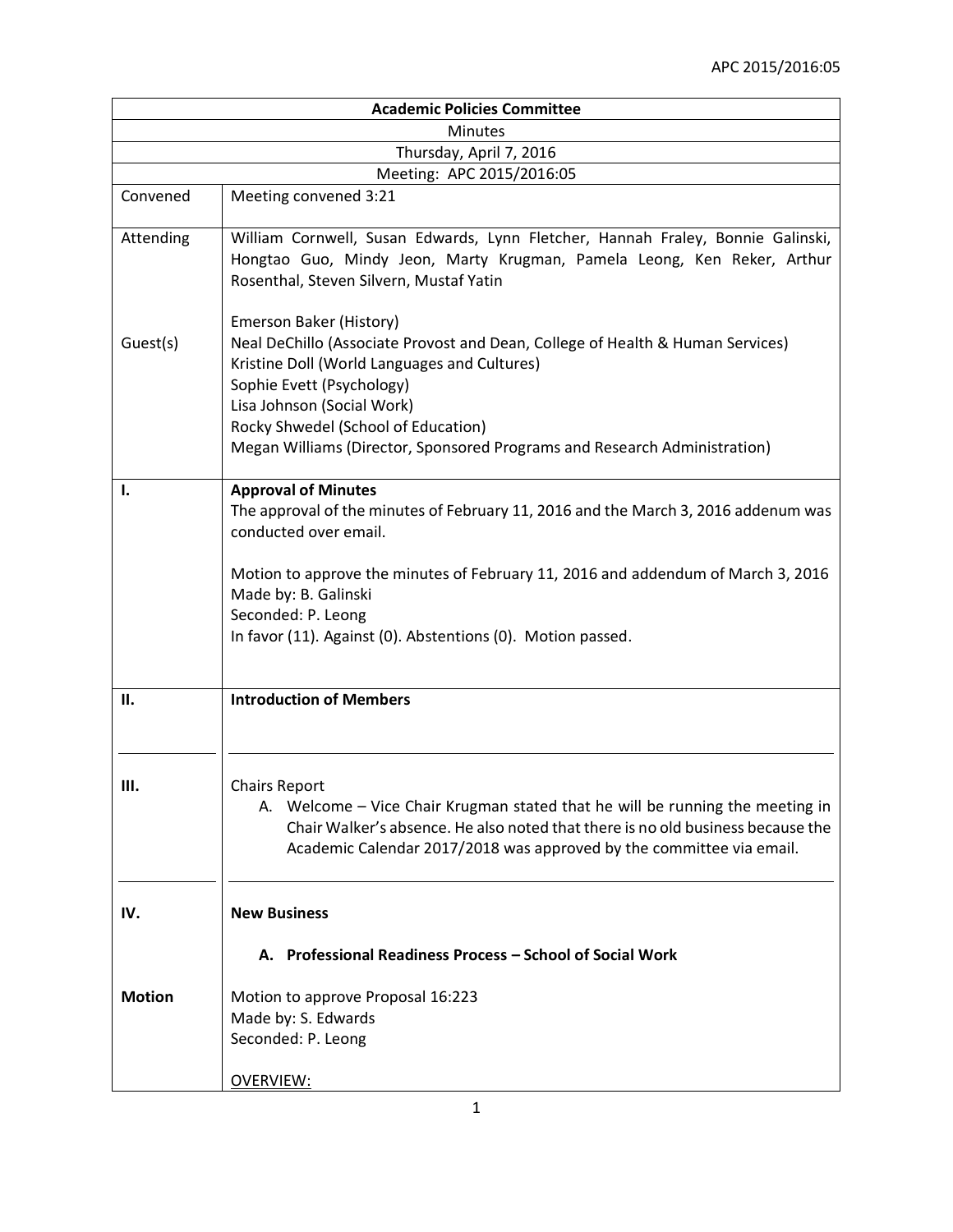|               | L. Johnson (school of social work) explained that SWK has a gatekeeping process to<br>ensure that students are prepared to move forward in their major and created the<br>continuation process. After making changes to the higher level courses and changing<br>some policies (GPA from 2.3 to 2.7), they decided to update the name from<br>continuation to professional readiness process. |
|---------------|-----------------------------------------------------------------------------------------------------------------------------------------------------------------------------------------------------------------------------------------------------------------------------------------------------------------------------------------------------------------------------------------------|
|               | DISCUSSION:<br>W. Cornwell asked for clarification around the new procedures as to whether the new<br>process is longer. L. Johnson responded that they moved from two practice courses to<br>three with an interview in order to move into the field work.                                                                                                                                   |
|               | H. Guo inquired about the GPA change. L. Johnson responded that they reviewed<br>current data on GPAs and found that the current 2.3 is low and students below the 2.7<br>have challenges in the major.                                                                                                                                                                                       |
|               | L. Fletcher inquired as to what happens if students don't meet the GPA. L. Johnson<br>responded that students can retake a class to get to the 2.7; however, if they fail twice,<br>the student has to withdraw - students need a 2.7 in order to continue in the SWK<br>major.                                                                                                               |
|               | L. Fletcher asked if this creates a bottleneck for the program. L. Johnson responded no<br>and that so far there is a high approval rate.                                                                                                                                                                                                                                                     |
|               | M. Yatin asked if the the GPA change impacts the enrollment. L. Johson responded that<br>the School of Social Work was not concerned because they looked at students across<br>the curriculum and were comfortable with what the data showed.                                                                                                                                                 |
| <b>Vote</b>   | To approve proposal 16:223<br>In favor (12). Against (0). Abstentions (0). Motion passed.                                                                                                                                                                                                                                                                                                     |
|               | <b>B.</b> IACUC Committee Composition                                                                                                                                                                                                                                                                                                                                                         |
|               | Vice Chair Krugman stepped aside as he is a faculty member and past chair of a<br>department (psychology) that conducts research on live animals. H. Fraley stepped in<br>to manage the motion.                                                                                                                                                                                               |
| <b>Motion</b> | Motion to approve Proposal 16:240<br>Made by: W. Cornwell<br>Seconded: A. Rosenthal                                                                                                                                                                                                                                                                                                           |
|               | <b>OVERVIEW:</b><br>Vice Chair Krugman stated IACUC regulates how animal research is done at Salem<br>State and provides a standard for treatment of animals nationwide. When he was<br>chair of APC there was a revision of the animal care policy. There is a concern among<br>some faculty that the proposal passed in 2014 did not formally include governance as                         |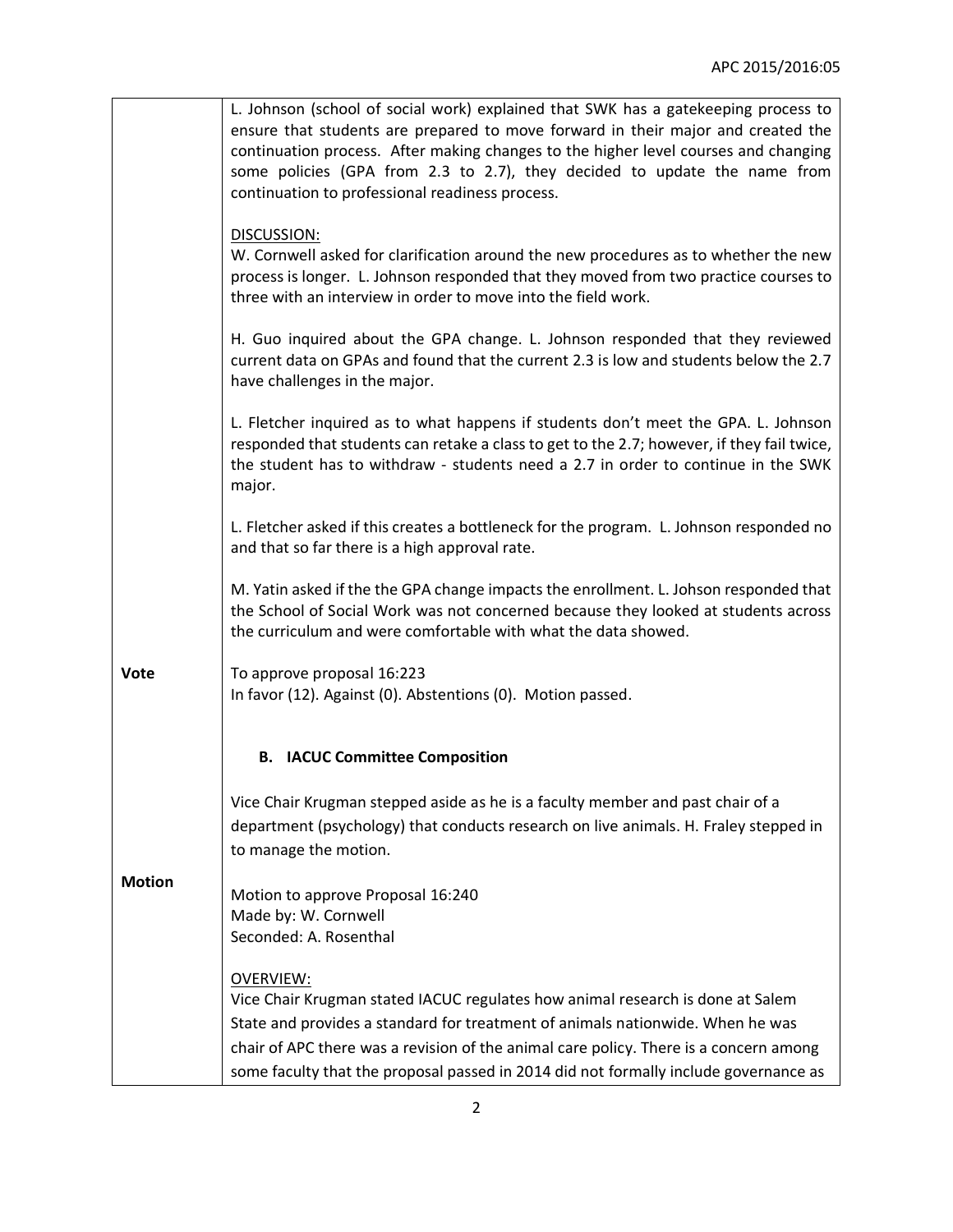well as an opportunity for MSCA to nominate a member of the committee. By law, IACUC must include a non-scientist, but since 14:403 was approved, an administrator has been named each year and as a result there isn't a broad faculty voice on the committee.

## DISCUSSION:

K. Doll (World Languages and Cultures) commented that faculty need a broad voice so the committee should be open to two or more faculty who may or may not be a practicing faculty members.

N. DeChillo (Dean of CHHS and serves as Chair of IACUC) stated that they value diversity of input and is not sure this is an academic policy. He stated that the committee meets federal guidelines and the policy is aligned with peer institutions in that appointments are made by the institutional officer and not the faculty union and if the members don't understand animal research and ethics, they won't be able to contribute. He also stated that this is politically charged on many campuses and that the committee membership is confidential to keep members safe; this proposal puts faculty at risk.

R. Shwedel (Education) stated that this is an academic policy issue because students work with faculty on research and that it represents the general public by having one committee member who works outside of the research. Confidentiality is all the more reason to have members from various offices on campus. He also stated that closing the committee makes us a non-public institution.

Vice Chair Krugman added that the psychology department, which works with the rats, uses a high level of care and is aware that there are colleagues on campus who take a stand on animal research and would be against euthanizing.

N. DeChillo confirmed that all animals die naturally on campus and are not euthanized. This was a result of concerns that were brought to committee and changes were made.

R. Shwedel asked about animails with non-curable illnesses N. Dechillo responded that they work with animals for a set period of time and then retire the animals. They then go through their natural life cycle. If an animal is ill, they would take it to the vet.

M. Yatin asked if researchers made rats ill – for instance, by injecting cancer cells in live animals to track the progression of cancer. M. Williams (research administrator)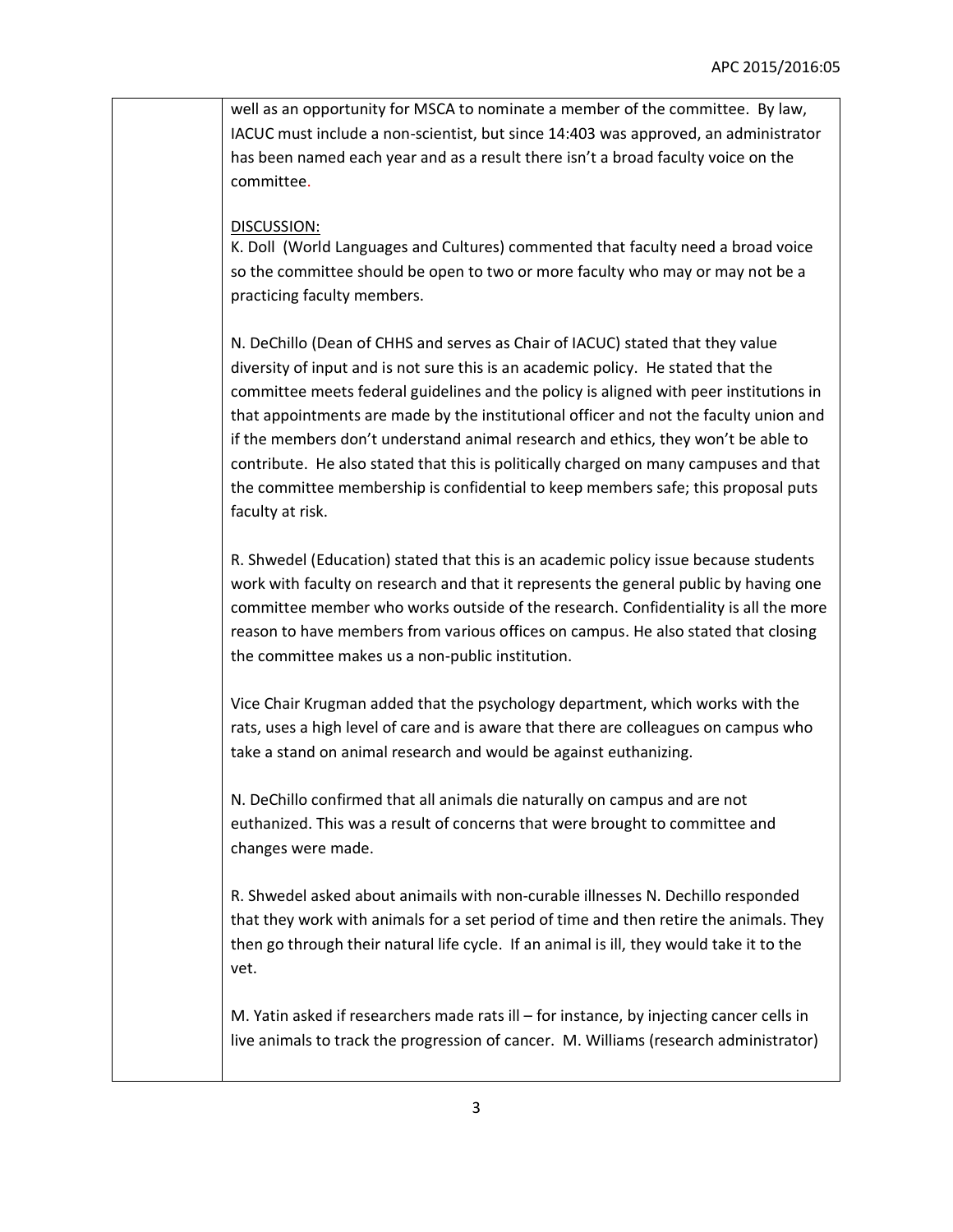responded that live animals are used for psychology research only. N. Dechillo added that biology and psychology are the only departments engaged in animal research.

P. Leong asked about the composition and size of the IACUC at sister institutions. M. Williams responded that of our sister institutions, only two have IACUC and they follow the same standards.

S. Silvern asked how voting and confidentiality are handled and inquired about the types of decisions that the committee makes. N. Dechillo responded that it is standard practice not to list members or widely disseminate minutes from meetings to preclude outside influence. He also commented that the committee is responsible for making sure that students are trained and that animals are cared for in an appropriate manner. Animal safety is priority.

R. Shwedel stated that he is in favor of animal research and the committee work; however, since students are involved, it is an academic issue which is all the more reason to include faculty who aren't doing research. He also stressed that not all people who signed the petition are against animal research.

N. DeChillo commented that there were faculty who notified PETA, who then requested the names of committee members.

R. Shwedel commented that, as a public institution,this should be open to all faculty.

N. DeChillo recommended that committee members must openly consider animal research and not oppose animal research. R. Shwedel agreed that that could that be a consideration but that it's not a requirement for the Institutional Review Board (IRB) committee and isn't aware of any other committee that has this requirement.

Vice Chair Krugman stated that IACUC is a federally mandated program created to ensure the ethical treatment of animals all across the U.S.A. and they set criteria for establishing the IACUC committee. He also stated that the original proposal followed the standards, however, the current proposal is trying to do something different and create a special category. He is concerned that this proposal is opening a door to interference with the committee function and could jeopardize research done at Salem State if animal rights become part of the discussion within the committee.

R. Shwedel responded that one or two members would not impact the decisions and that the committee already has one slot dedicated to a non-research member.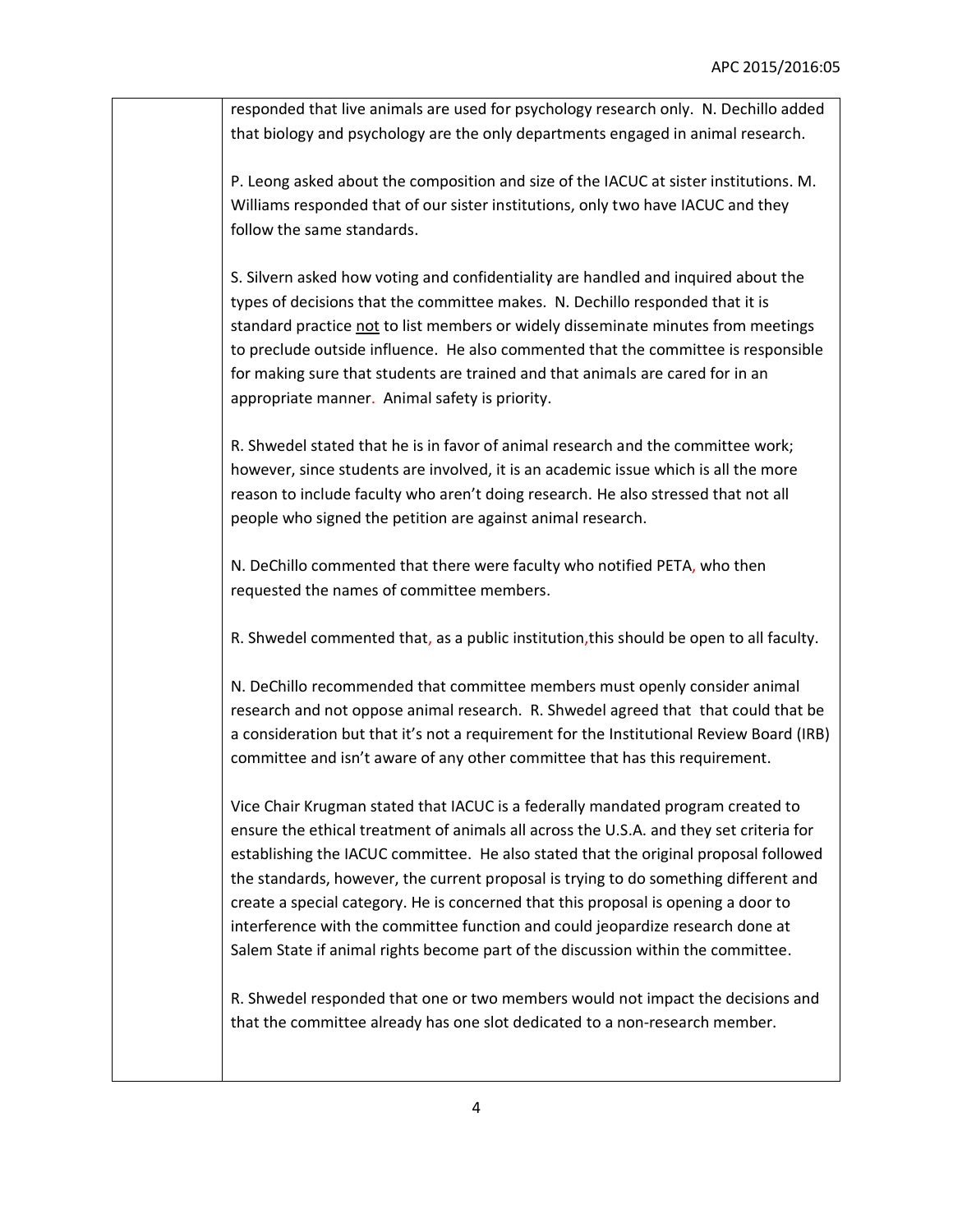|               | H. Fraley asked about the genesis of the change and if the change would impact the     |
|---------------|----------------------------------------------------------------------------------------|
|               | safety of faculty and students. S. Evett (Chair of the Psychology Department) stated   |
|               | that she serves on IRB and when changes were made to the IRB committee                 |
|               | composition, the changes originated in the IRB committee The current proposal          |
|               | originated outside of the IACUC committee, and without consent from or consultation    |
|               | with either the IACUC committee or the most affected departments of psychology and     |
|               | biology and this concerns her.                                                         |
|               |                                                                                        |
|               | W. Cornwell asked if N. DeChillo's original point should be considered as to whether   |
|               | or not this falls under APC as this is a contractual committee and it is not clear     |
|               | whether or not this falls under APC. Vice Chair Krugman stated that it does since this |
|               | policy was historically treated within the jurisdiction of the committee.              |
|               |                                                                                        |
|               | W. Cornwell asked if goal of IACUC is to set policy or verify that we are meeting      |
|               | standards. N. Dechillo responded that the committee interprets federal guidelines to   |
|               | make sure they are safe.                                                               |
|               |                                                                                        |
|               | There was some discussion about institutional vs. federal policy and if membership     |
|               | would impact the care of the animals. Vice Chair Krugman stated that the federal       |
|               | guidelines provide for an outside review making it more ethical.                       |
|               |                                                                                        |
|               | There was further discussion about the confidentiality of the committee, ethical       |
|               | treatment of the animals, and a means to bring concerns to the committee. N.           |
|               | DeChillo stated that the committee could consider a confidentiality statement and      |
|               | training for committee members. N. DeChillo also stated that concerns have been        |
|               | brought to the committee's attention and have been addressed.                          |
|               |                                                                                        |
|               | S. Evett noted that the proposal specifically addresses the faculty representation on  |
|               | the committee and asked if the proposal is to increase the faculty membership and      |
|               | suggested that this should be proposed to IACUC for consideration. Vice Chair          |
|               | Krugman agreed and also pointed out that IACUC just found out about the proposal       |
|               | and the committee should table to allow the IACUC committee a chance to respond.       |
|               |                                                                                        |
| <b>Motion</b> | Motion to table proposal 16:240                                                        |
|               | Made by: S. Edwards                                                                    |
|               | Seconded: P. Leong                                                                     |
| Vote          |                                                                                        |
|               | In favor (12). Against (0). Abstentions (0). Motion passed.                            |
|               |                                                                                        |
|               | H. Fraley handed the chair back to Vice Chair Krugman                                  |
|               |                                                                                        |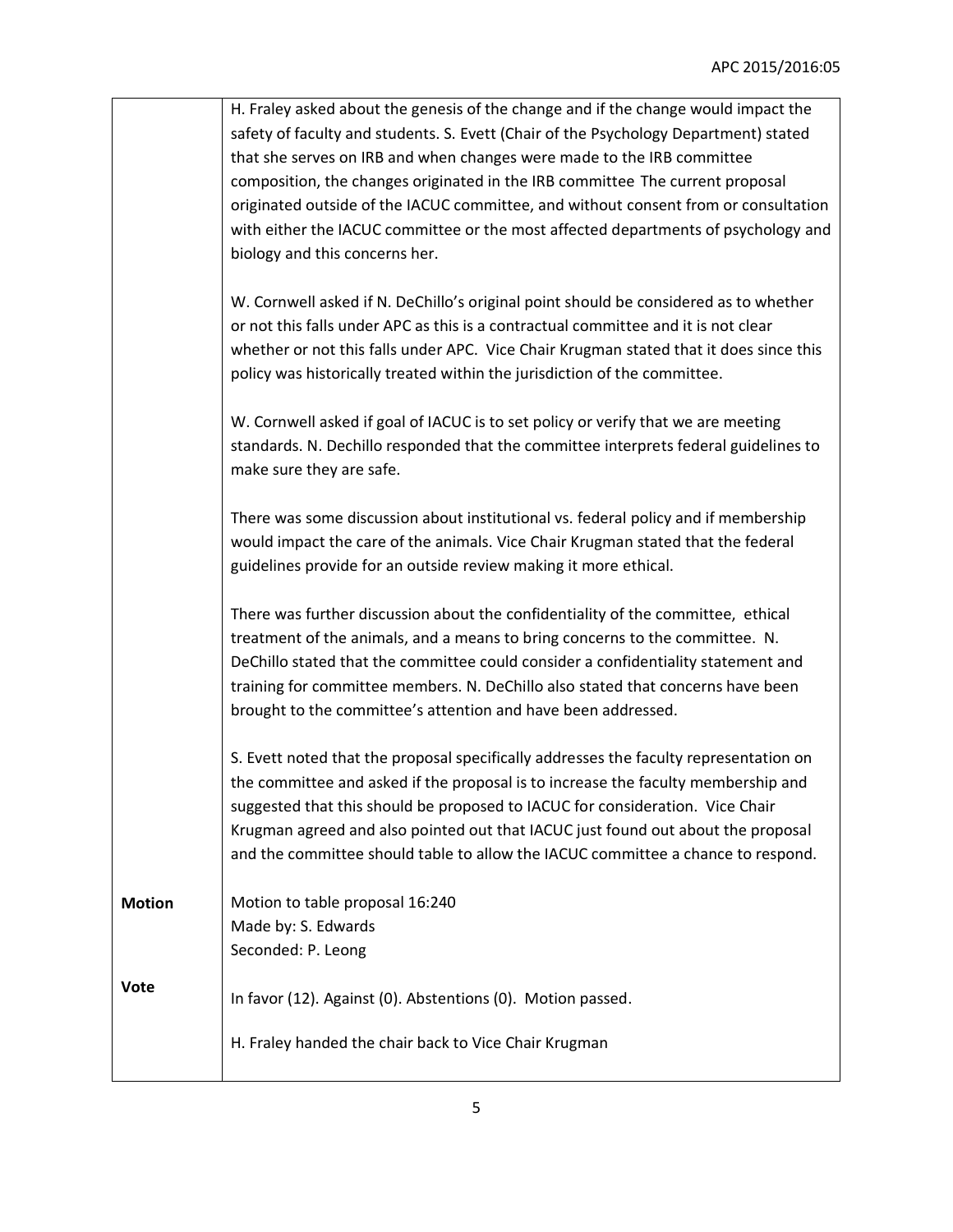|               | K. Doll (World Languages and Cultures) had to leave for class and asked that her                                                                                                                                                                                                                                                                                                                                                                                                                                                                                                                                      |
|---------------|-----------------------------------------------------------------------------------------------------------------------------------------------------------------------------------------------------------------------------------------------------------------------------------------------------------------------------------------------------------------------------------------------------------------------------------------------------------------------------------------------------------------------------------------------------------------------------------------------------------------------|
|               | proposals are tabled until the next meeting.                                                                                                                                                                                                                                                                                                                                                                                                                                                                                                                                                                          |
|               |                                                                                                                                                                                                                                                                                                                                                                                                                                                                                                                                                                                                                       |
|               | C. Directed Study Exception for General Education                                                                                                                                                                                                                                                                                                                                                                                                                                                                                                                                                                     |
| <b>Motion</b> | Motion to approve Proposal 16:242                                                                                                                                                                                                                                                                                                                                                                                                                                                                                                                                                                                     |
|               | Made by: L. Fletcher                                                                                                                                                                                                                                                                                                                                                                                                                                                                                                                                                                                                  |
|               | Seconded: S. Edwards                                                                                                                                                                                                                                                                                                                                                                                                                                                                                                                                                                                                  |
|               | <b>OVERVIEW:</b><br>E. Baker (chair of the general education committee) stated that the policy put forward<br>has to do with the capstone experience for students that are offered an individualized<br>study format that also meets the requirement for the W-III. The current policy<br>prevents any directed study/independent study from fulfilling a general education<br>requirement. This is an issue with the W-III courses when departments have a<br>culminating senior academic experience that is taught on an individualized basis and<br>that also meets the criteria and intent of the W-III category. |
|               |                                                                                                                                                                                                                                                                                                                                                                                                                                                                                                                                                                                                                       |
|               | DISCUSSION:<br>There was some discussion on the difference between a directed and independent<br>study and that we should establish clear definitions. E. Baker stated that the Registrar<br>pulled every course listed as a directed and independent study and they are used<br>interchangeably.                                                                                                                                                                                                                                                                                                                     |
|               | Vice Chair Krugman stated that we should establish clear definitions.                                                                                                                                                                                                                                                                                                                                                                                                                                                                                                                                                 |
|               | W. Cornwell asked if this policy is at the course level. E. Baker responded that this<br>exception will apply to every offering in question, rather than to individual students.                                                                                                                                                                                                                                                                                                                                                                                                                                      |
|               | There was further discussion around the awareness of the current policy and changing<br>course descriptions, and also addressing the difference between independent and<br>directed study.                                                                                                                                                                                                                                                                                                                                                                                                                            |
|               | Vice Chair Krugman recommended acting on the policy.                                                                                                                                                                                                                                                                                                                                                                                                                                                                                                                                                                  |
| <b>Vote</b>   | To approve Proposal 16:242<br>In favor (12). Against (0). Abstentions (0). Motion passed.                                                                                                                                                                                                                                                                                                                                                                                                                                                                                                                             |
|               | D. Defining Directed Studies and Independent Studies                                                                                                                                                                                                                                                                                                                                                                                                                                                                                                                                                                  |
| <b>Motion</b> | Motion to approve Proposal 16:223<br>Made by: P. Leong                                                                                                                                                                                                                                                                                                                                                                                                                                                                                                                                                                |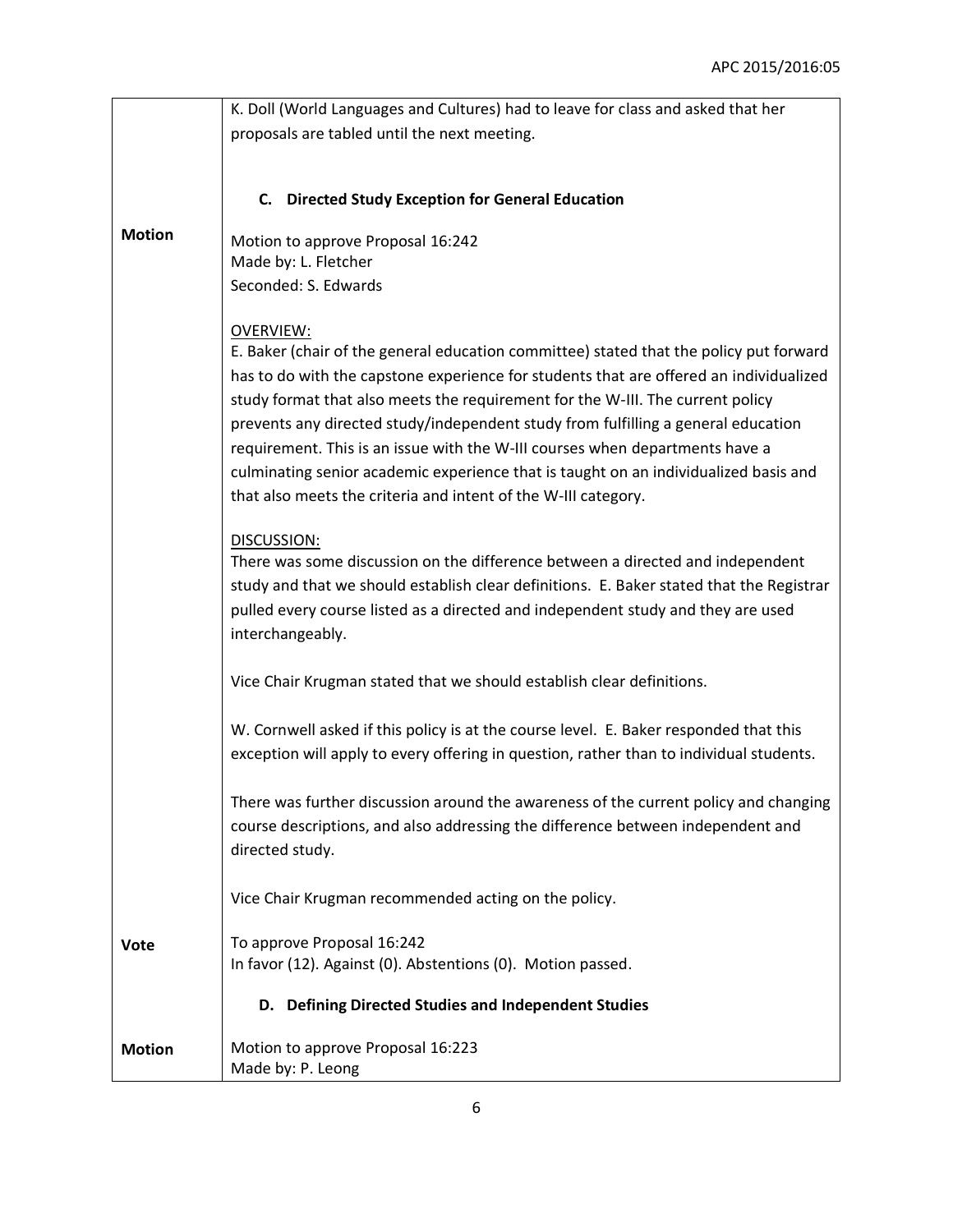|               | Seconded: S. Edwards                                                                                                                                                                                                                                                                                                                                                                                                                                                                                                                                                                                                                                                                |
|---------------|-------------------------------------------------------------------------------------------------------------------------------------------------------------------------------------------------------------------------------------------------------------------------------------------------------------------------------------------------------------------------------------------------------------------------------------------------------------------------------------------------------------------------------------------------------------------------------------------------------------------------------------------------------------------------------------|
|               | <b>OVERVIEW:</b><br>E. Baker stated that during general education committee discussions around using<br>directed studies courses to fulfill the W-III requirements it became clear that there is<br>confusion in the university community over the use and definition of the terms<br>directed study (DS) and independent study (IS). Some departments use the terms<br>synonymously while others use IS as a substitute for a traditional course that is not<br>offered in the semester for which the student wishes to enroll. Others use IS as an<br>extension of a traditional course, providing the student with an opportunity to<br>pursue/research a subject in more depth. |
|               | DISCUSSION:<br>Vice Chair Krugman asked if Megan Miller (registrar) should establish a policy for this.<br>E. Baker responded that M. Miller is worried about a policy when there is no<br>definition.                                                                                                                                                                                                                                                                                                                                                                                                                                                                              |
|               | Vice Chair Krugman inquired whether or not it makes sense to have a university-wide<br>non-contract committee look at the issue and is not sure APC is the right venue for<br>this policy.                                                                                                                                                                                                                                                                                                                                                                                                                                                                                          |
|               | E. Baker recommended that we refer to a subcommittee or advisory committee.                                                                                                                                                                                                                                                                                                                                                                                                                                                                                                                                                                                                         |
|               | N. DeChillo stated that it is the purview of APC to consider this issue.                                                                                                                                                                                                                                                                                                                                                                                                                                                                                                                                                                                                            |
|               | There was further discussion around the definition and who should consider the<br>policy, as well as a suggestion to invite M. Miller to attend the next APC to clarify the<br>definition.                                                                                                                                                                                                                                                                                                                                                                                                                                                                                          |
| <b>Motion</b> | Motion to table and invite M. Miller to attend the next meeting to help clarify the<br>definition.<br>Made by: W. Cornwell<br>Seconded by: M. Yatin                                                                                                                                                                                                                                                                                                                                                                                                                                                                                                                                 |
| Vote          | In favor (8). Against (0). Abstentions (0). Motion passed.                                                                                                                                                                                                                                                                                                                                                                                                                                                                                                                                                                                                                          |
|               | Vice Chair Krugman stated that items $E - I$ will be discussed at the next meeting.                                                                                                                                                                                                                                                                                                                                                                                                                                                                                                                                                                                                 |
| V.            | Adjournment                                                                                                                                                                                                                                                                                                                                                                                                                                                                                                                                                                                                                                                                         |
| <b>Motion</b> | Motion to adjourn<br>Made by P. Leong                                                                                                                                                                                                                                                                                                                                                                                                                                                                                                                                                                                                                                               |